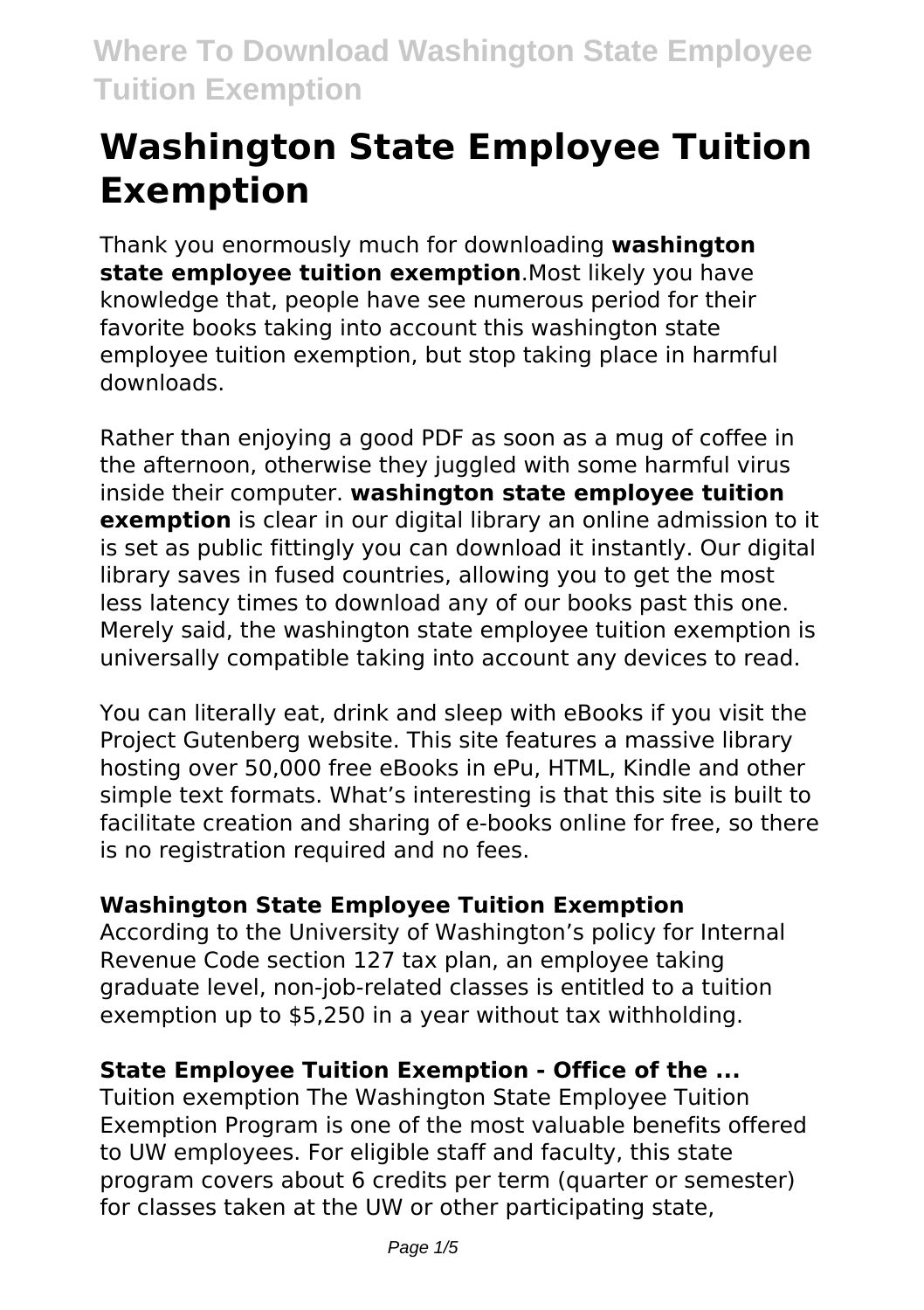community, and technical colleges.

# **Tuition exemption | Professional & Organizational Development**

Washington State Employee Tuition Exemptions only apply to state-supported classes. Washington State Employees Tuition Exemption Request . RCW 28B.15.558 . Waiver of tuition and fees for state employees (1) The governing boards of the state universities, the regional universities, The Evergreen .

# **Washington State Employees Tuition Exemption Request**

Eligible state of Washington employees may receive a tuition exemption for up to six credits each quarter provided they register for classes on a space available basis. Eligible state employees who register for more than six credits will be charged regular tuition for the additional credits.

# **WASHINGTON STATE EMPLOYEE TUITION EXEMPTION REQUEST**

To be eligible for the tuition exemption program, an employee must be a full-time/part-time permanent employee of a state agency and be certified as eligible for the exemption according to chapter 88, Laws of 1990, 51st regular session.

#### **STATE OF WASHIN GTON EMPLOYEE TUITION EXEMPTION REQUEST**

(1) The governing boards of the state universities, the regional universities, The Evergreen State College, and the community and technical colleges may waive all or a portion of the tuition and services and activities fees for state employees as defined under subsection (2) of this section, teachers and other certificated instructional staff under subsection (3) of this section, and K-12 classified staff under subsection (4) of this section.

#### **Waiver of tuition and fees for state employees and ...**

Washington State Employees, Members of the Washington State National Guard, and Veterans can waive up to 6 eligible credits per quarter. Costs Include (but are not limited to): \$30 waiver processing fee. \$40 non-matriculated fee, once an academic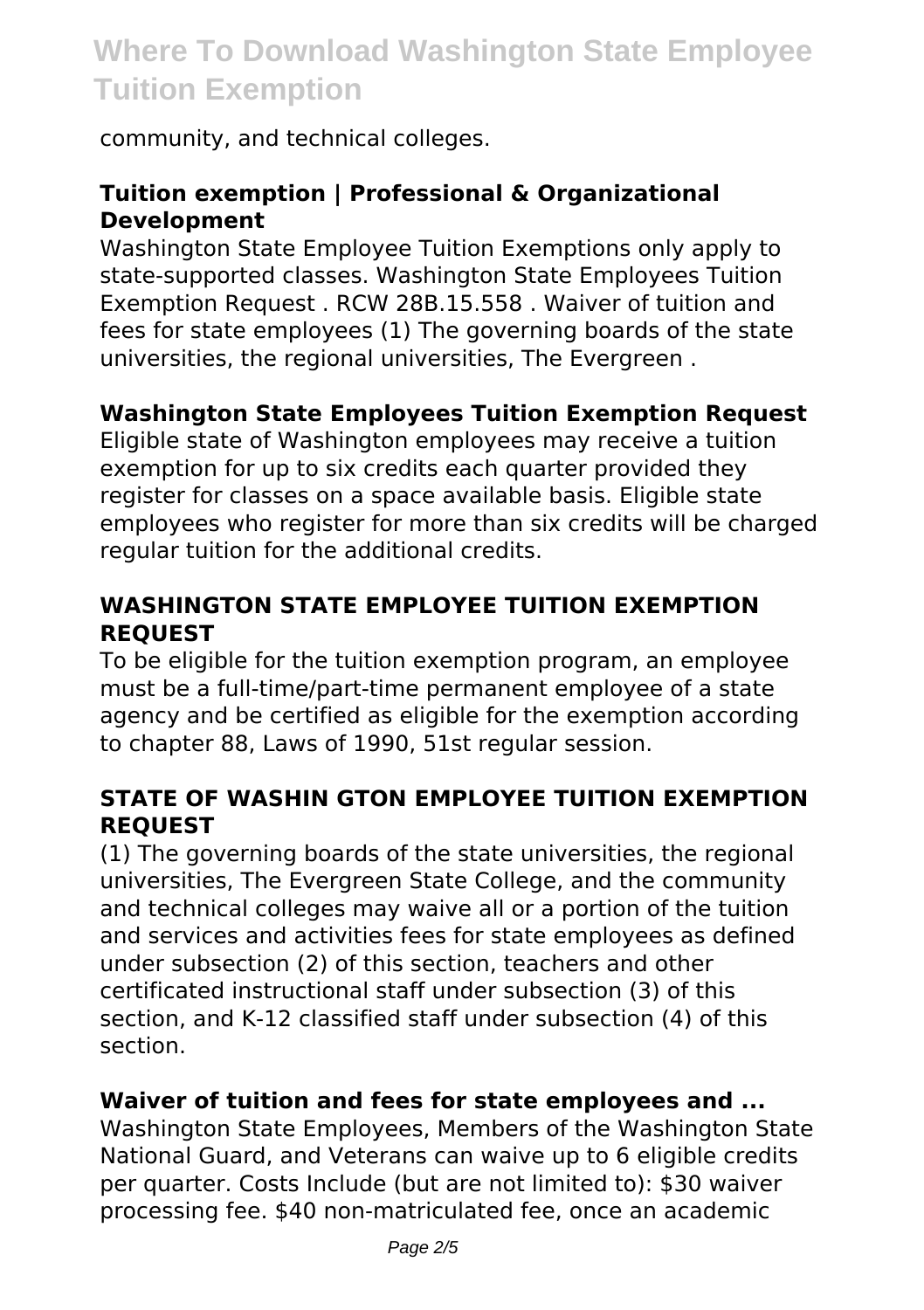year if applicable. \$ [variable] books.

# **CWU and State Employee Tuition Exemption Request | Central ...**

The Washington State Employee Tuition Exemption Program is one of the most valuable benefits offered to UW employees. For eligible staff and faculty, this state program covers up to six credits per term (quarter or semester) for classes taken at the UW or other participating state, community, and technical colleges.

# **Tuition exemption - University of Washington**

The tuition exemption program allows Washington state-funded universities and community colleges to waive the cost of six credits each quarter for people who are working as state employees. In the quarter system, six credits are roughly equivalent to one class.

# **Tuition Exemption Essentials | The Whole U**

\*Note Regarding Public School Employees: Public School Employees are considered school district employees rather than Washington State Employees, but may use the waiver if eligible under the following conditions as determined by the Washington State Legislature under RCW 28b.15.558: (3) The waivers available to state employees under this section shall also be available to teachers and other

#### **CWU and State Employee Tuition Exemption Request | Central ...**

The campus registrar's office representative verifies the eligibility of each State of Washington employee (non-WSU) requesting the waiver. Registration The requestor must submit the Tuition Waiver Request to the campus registrar's office before the end of the second week of the current term in order to be eligible for the tuition waiver for that term.

#### **60.70 Tuition Waivers–Fall and Spring Semesters | PR&F ...**

Tuition Exemption: To be eligible for the tuition exemption program, an employee must be: 1) An employee of a state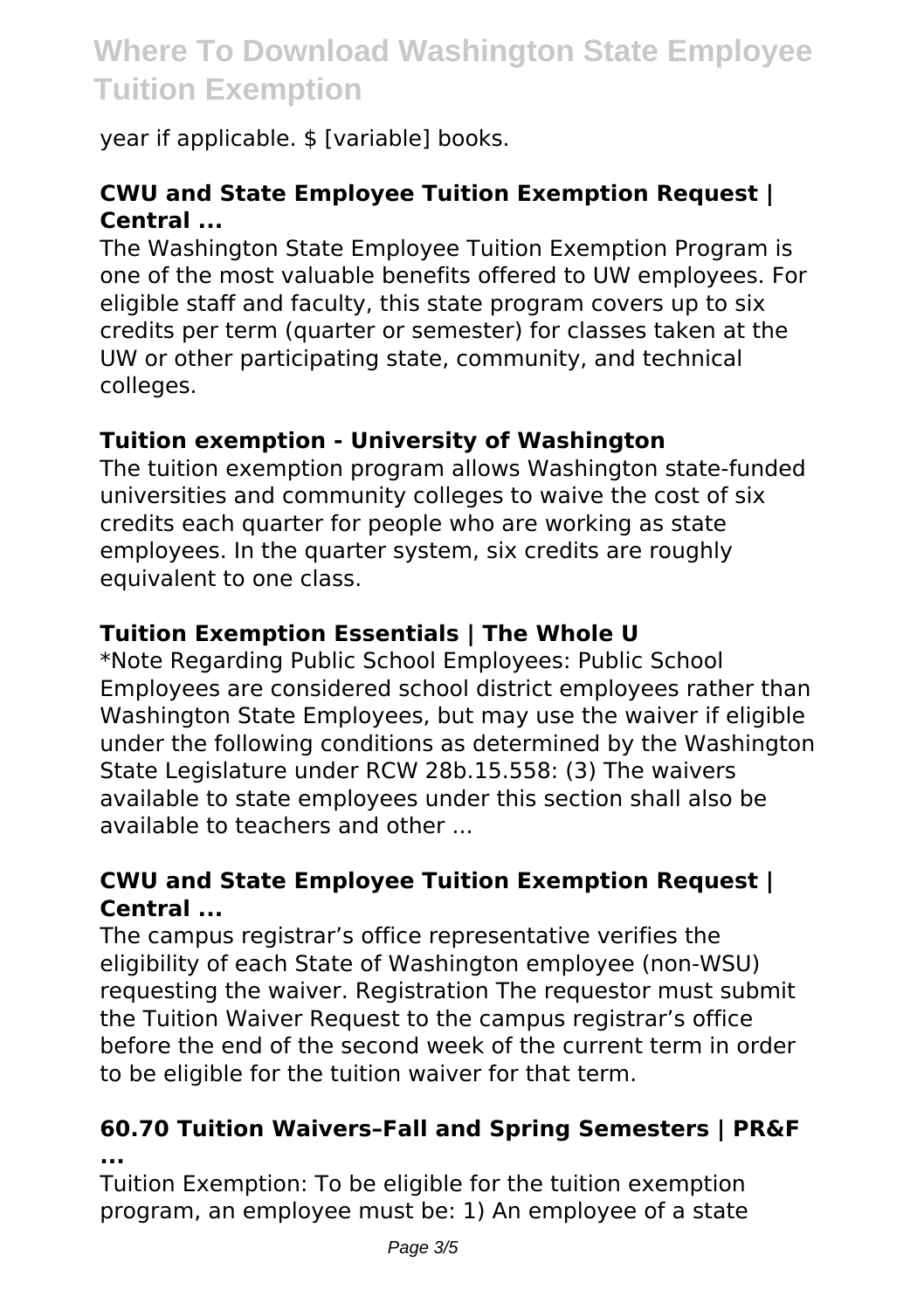agency and be certified by the agency as eligible for the exemption according to RCW 28B.15.558

#### **Washington State Employee's Tuition Exemption Request The ...**

Washington state employee tuition exemption. Eligible University and state of Washington employees may enroll for and receive a tuition exemption for up to six credits each quarter, provided they enroll on a space-available basis. Eligible students are allowed to enroll for more than six credits and will be charged tuition accordingly for the ...

# **Tuition Exemption - Registration - UW Bothell**

Tuition Exemption. Body. Meet with us live every Monday-Thursday 10am-2pm on Zoom. Registration for Washington State employees. Official registration for Washington State employees employed 50% or more is on a space-available basis as described below. On the first meeting of the class, ...

#### **Tuition Exemption | Seattle Central College**

Purpose: This policy prescribes university standards and related procedures for providing tuition waivers to EWU employees, Washington State employees, certain instructional employees, and certain public common school classified employees. History: This policy revises and supersedes the previous version dated March 20, 2015 and an interim version of the policy approved by the President on July ...

# **EWU 409-04: State and Instructional Employee Tuition Waivers**

A paycheck is just part of a total compensation package. In addition to pay and benefits, the state offers the following special programs for employees: Employee Assistance Program Employees may seek confidential, professional help with personal or work-related problems through the Employee Assistance Program (EAP). There is no charge for assessment or assistance.

# **Special employee programs | Office of Financial Management**